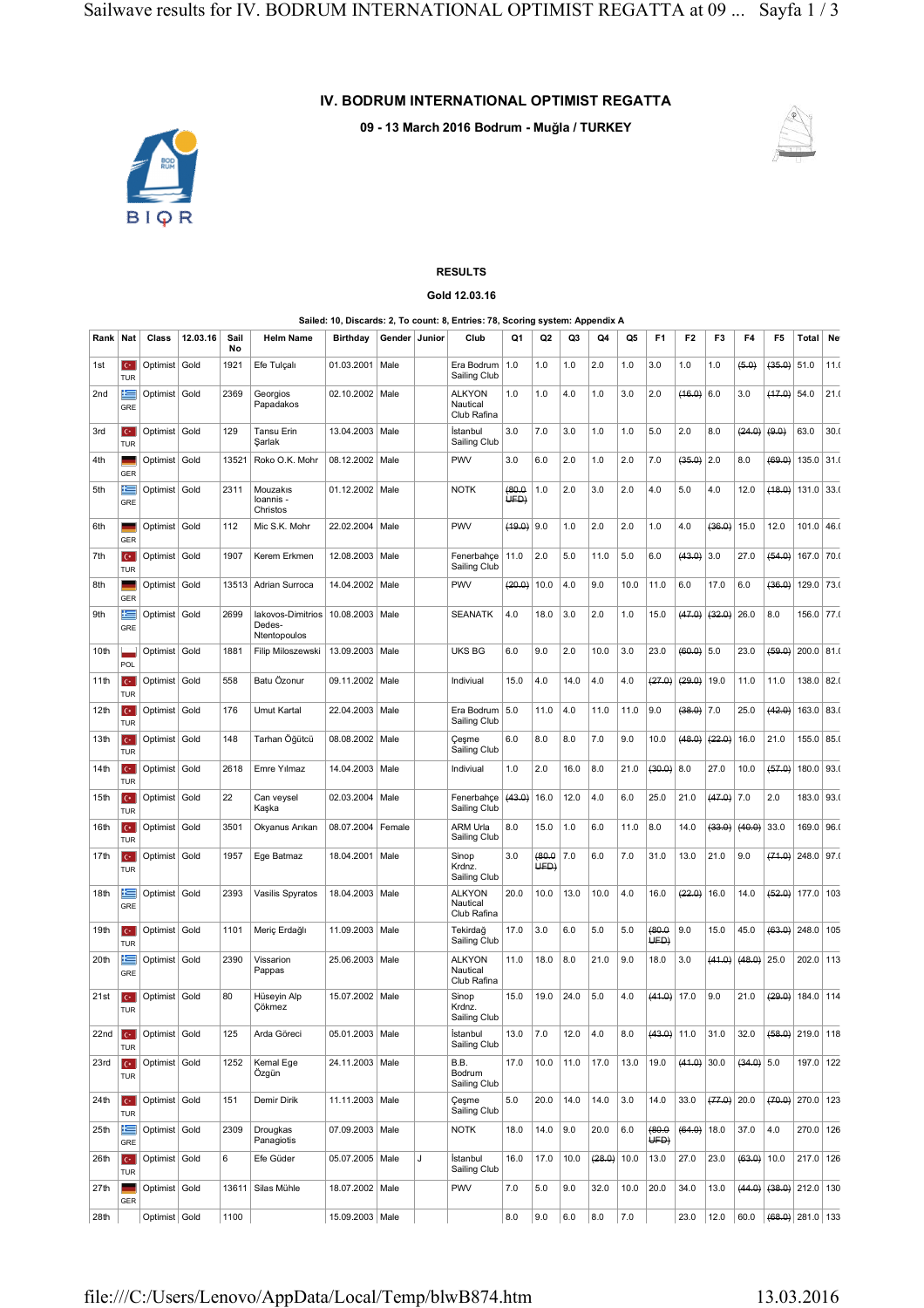|                  | $\mathbf{C}^*$<br><b>TUR</b> |                 |      |       | Arda<br>Ayyıldızbayraktar   |                         |        |              | Tekirdağ<br>Sailing Club                 |                |                |      |      |               | (80.0<br>UFD   |               |               |               |                    |           |     |
|------------------|------------------------------|-----------------|------|-------|-----------------------------|-------------------------|--------|--------------|------------------------------------------|----------------|----------------|------|------|---------------|----------------|---------------|---------------|---------------|--------------------|-----------|-----|
| 29th             | 迋<br>GRE                     | Optimist Gold   |      | 1757  | <b>Christos Moiras</b>      | 19.06.2003   Male       |        |              | <b>SEANATK</b>                           | 4.0            | 2.0            | 5.0  | 3.0  | 8.0           | (66.0)         | 37.0          | 37.0          | (63.0)        | 43.0               | 247.0     | 139 |
| 30th             | <b>BUL</b>                   | Optimist   Gold |      | 608   | Nino Tomov                  | 20.04.2004              | Male   |              | <b>OYK</b><br>Sozopol                    | 30.0           | 13.0           | 7.0  | 7.0  | 11.0          | 42.0           | 15.0          | (73.0)        | (49.0)        | 16.0               | 263.0     | 141 |
| 31st             | $\mathbf{C}^*$<br>TUR        | Optimist        | Gold | 178   | Yağmur Özcan                | 12.03.2001              | Female |              | Era Bodrum<br>Sailing Club               | 12.0           | 5.0            | 15.0 | 18.0 | 18.0          | (80.0)<br>UFD) | 7.0           | 28.0          | 43.0          | (65.0)             | 291.0     | 146 |
| 32nd             | GER                          | Optimist Gold   |      | 13410 | Katarina<br>Schwachofer     | 03.08.2003 Female       |        |              | PWV                                      | 12.0           | 12.0           | 22.0 | 6.0  | 17.0          | (48.0)         | 24.0          | 34.0          | 22.0          | (39.0)             | 236.0     | 149 |
| 33rd             | IC.<br>TUR                   | Optimist        | Gold | 1291  | Alçin Subaşı                | 21.05.2001              | Female |              | ARM Urla<br>Sailing Club                 | 8.0            | 6.0            | 21.0 | 27.0 | 23.0          | 28.0           | 10.0          | (60.0)        | 28.0          | (37.0)             | 238.0     | 151 |
| 34th             | 트<br>GRE                     | Optimist   Gold |      | 2319  | Marios Stathas              | 17.10.2006              | Male   | $\mathbf{J}$ | <b>NOTK</b>                              | 16.0           | 23.0           | 3.0  | 16.0 | 15.0          | 24.0           | (68.0)        | 20.0          | 36.0          | $(64.0)$ 262.0     |           | 153 |
| 35th             | <b>BUL</b>                   | Optimist Gold   |      | 24    | Vladislav<br>Marinov        | 11.09.2001              | Male   |              | OMC<br>Nesebar -<br>2000                 | 30.0           | 12.0           | 13.0 | 13.0 | 22.0          | 29.0           | 18.0          | 25.0          | (39.0)        | $(40.0)$ 241.0     |           | 162 |
| 36th             | $C^*$<br><b>TUR</b>          | Optimist Gold   |      | 14    | Sinan Mumcu                 | 01.03.2003              | Male   |              | Fenerbahçe<br>Sailing Club               | 7.0            | 33.0           | 30.0 | 22.0 | 16.0          | 22.0           | (62.0)        | (49.0)        | 35.0          | 3.0                | 279.0     | 168 |
| 37th             | $\mathbf{C}^*$<br>TUR        | Optimist   Gold |      | 81    | <b>Bilge Kaan</b><br>Kökden | 01.01.2002   Male       |        |              | Sinop<br>Krdnz.<br>Sailing Club          | 10.0           | (80.0)<br>UFD  | 16.0 | 11.0 | 5.0           | 36.0           | $(57.0)$ 11.0 |               | 38.0          | 41.0               | 305.0     | 168 |
| 38th             | $\mathbf{C}^*$<br>TUR        | Optimist Gold   |      | 1102  | Erdem<br>Taşkoparan         | 30.09.2001              | Male   |              | Tekirdağ<br>Sailing Club                 | 2.0            | 3.0            | 10.0 | 3.0  | 0.08(<br>DNE) | 12.0           | 31.0          | (68.0)        | 61.0          | 47.0               | 317.0     | 169 |
| 39th             | 트<br>GRE                     | Optimist Gold   |      | 2550  | Konstantinos<br>Anadiotis   | 01.06.2004              | Male   |              | Nautical<br>Club of<br>Chios             | 2.0            | 3.0            | 36.0 | 22.0 | 12.0          | 33.0           | (46.0)        | (46.0)        | 33.0          | 30.0               | 263.0     | 171 |
| 40th             | IC.<br><b>TUR</b>            | Optimist Gold   |      | 553   | Şahin Parlak                | 31.12.2002 Male         |        |              | Turgutreis<br>Sailing Club               | 28.0           | 4.0            | 8.0  | 20.0 | 30.0          | (80.0<br>UED)  | 25.0          | (60.0)        | 29.0          | 34.0               | 318.0     | 178 |
| 41st             | $\mathbf{C}^*$<br>TUR        | Optimist        | Gold | 112   | Eros Gümüş                  | 06.10.2005              | Male   | J            | Fenerbahçe<br>Sailing Club               | 23.0           | 26.0           | 18.0 | 17.0 | 24.0          | 44.0           | (68.0)        | (65.0)        | 4.0           | 23.0               | 312.0     | 179 |
| 42nd             | $\mathbf{C}^*$<br><b>TUR</b> | Optimist Gold   |      | 552   | Batuhan Tok                 | 27.08.2002              | Male   |              | Turgutreis<br>Sailing Club               | 10.0           | 12.0           | 5.0  | 7.0  | 9.0           | 37.0           | (74.0)        | 56.0          | 46.0          | $(64.0)$ 317.0     |           | 182 |
| 43rd             | ю<br>TUR                     | Optimist        | Gold | 307   | Dario Deniz<br>Ergün        | 30.01.2002              | Male   |              | Istanbul<br>Sailing Club                 | 33.0           | 11.0           | 11.0 | 13.0 | 12.0          | 38.0           | (67.0)        | 14.0          | 50.0          | (66.0)             | 304.0     | 182 |
| 44th             | $\mathbf{C}^*$<br><b>TUR</b> | Optimist   Gold |      | 3505  | Dennis Dhaese               | 26.08.2004              | Male   |              | ARM Urla<br>Sailing Club                 | 29.0           | 17.0           | 18.0 | 16.0 | 20.0          | 47.0           | 39.0          | (75.0)        | 1.0           | (49.0)             | 311.0     | 187 |
| 45th             | 医<br>GRE                     | Optimist Gold   |      | 148   | Aikaterini Anna<br>Vastardi | 20.04.2001              | Female |              | Andros Y.<br>Club                        | 10.0           | 8.0            | 15.0 | 35.0 | 7.0           | (80.0<br>UED)  | 55.0          | 39.0          | 19.0          | (75.0)             | 343.0     | 188 |
| 46th             | <b>BUL</b>                   | Optimist Gold   |      | 333   | <b>Todor Tuzlukov</b>       | 19.07.2005   Male       |        | J            | <b>OMSK</b><br><b>CYCLONE</b>            | 26.0           | 31.0           | 28.0 | 32.0 | 13.0          | 46.0           | (77.0)        | (72.0)        | 13.0          | 1.0                | 339.0     | 190 |
| 47th             | ю<br><b>TUR</b>              | Optimist Gold   |      | 3507  | M. Metehan<br>Mete          | 27.05.2004              | Male   |              | ARM Urla<br>Sailing Club                 | 9.0            | 5.0            | 30.0 | 38.0 | 20.0          | (62.0)         | 12.0          | 24.0          | 52.0          | (73.0)             | 325.0     | 190 |
| 48th             | lc+.<br>TUR                  | Optimist        | Gold | 8000  | Umut<br>Eyriparmak          | 03.12.2003              | Male   |              | Turgutreis<br>Sailing Club               | 2.0            | (80.0)<br>UFD) | 27.0 | 19.0 | 27.0          | (80.0)<br>DSQ) | 30.0          | 42.0          | 18.0          | 27.0               | 352.0     | 192 |
| 49th             | $C^*$<br><b>TUR</b>          | Optimist   Gold |      | 108   | Cengiz Kaan<br>Meric        | 16.04.2003              | Male   |              | Fenerbahçe<br>Sailing Club               | 23.0           | 23.0           | 20.0 | 24.0 | 6.0           | 21.0           | 49.0          | (58.0)        | 31.0          | (60.0)             | 315.0 197 |     |
| 50th             | $\mathbf{C}^*$<br>TUR        | Optimist   Gold |      | 437   | Elmas Gül Koca              | 10.05.2003   Female     |        |              | Iskenderun<br>Sailing Club               | (80.0)<br>UED) | 16.0           | 13.0 | 17.0 | 25.0          | 39.0           | 45.0          | 38.0          | (59.0)        | 6.0                | 338.0     | 199 |
| 51st             | $C^*$<br><b>TUR</b>          | Optimist Gold   |      | 1104  | Zülal Alev Erkan            | 28.01.2003              | Female |              | Tekirdağ<br>Sailing Club                 | 18.0           | 8.0            | 20.0 | 19.0 | 16.0          | (57.0)         | 20.0          | 48.0          | 54.0          | (62.0)             | 322.0     | 203 |
| 52 <sub>nd</sub> | $\mathbf{C}^*$<br><b>TUR</b> | Optimist Gold   |      | 436   | Nurettin Mert<br>Sütlü      | 21.06.2005 Male         |        | J            | İskenderun<br>Sailing Club               | 23.0           | 15.0           | 24.0 | 38.0 | 17.0          | 34.0           | (63.0)        | 40.0          | $(66.0)$ 13.0 |                    | 312.0 204 |     |
| 53rd             | 隼<br>GRE                     | Optimist Gold   |      | 2392  | Dimitris<br>Skondras        | 20.02.2004              | Male   |              | <b>ALKYON</b><br>Nautical<br>Club Rafina | 24.0           | (80.0)<br>UFD) | 39.0 | 9.0  | 8.0           | 17.0           | 19.0          | 59.0          | 30.0          | $(76.0)$ 361.0     |           | 205 |
| 54th             | <b>BUL</b>                   | Optimist Gold   |      | 7474  | Radoslav<br>Gavrilov        | 19.09.2002   Male       |        |              | Yacht club<br>Port Varna                 | 19.0           | 27.0           | 9.0  | 20.0 | 16.0          | (54.0)         | 40.0          | 26.0          | 51.0          | $(72.0)$ 334.0     |           | 208 |
| 55th             | <u>i s</u><br><b>USA</b>     | Optimist Gold   |      | 20005 | Peter Foley                 | 01.07.2003 Male         |        |              | Coral Reef<br>Yacht Club                 | 12.0           | 20.0           | 40.0 | 14.0 | 35.0          | 26.0           | 44.0          | (61.0)        | 17.0          | (67.0)             | 336.0     | 208 |
| 56th             | $C^*$<br><b>TUR</b>          | Optimist Gold   |      | 8291  | Ataberk<br>Erbektaş         | 15.12.2004              | Male   |              | B.B.<br>Bodrum<br>Sailing Club           | 24.0           | 22.0           | 43.0 | 13.0 | 15.0          | (80.0<br>UED)  | 42.0          | $(51.0)$ 41.0 |               | 14.0               | 345.0 214 |     |
| 57th             | $\mathbf{C}^*$<br><b>TUR</b> | Optimist Gold   |      | 1290  | Mustafacan<br>Öztuncel      | 09.03.2006   Male       |        | J            | ARM Urla<br>Sailing Club                 | 9.0            | 26.0           | 44.0 | 22.0 | 37.0          | 49.0           | 26.0          | $(62.0)$ 2.0  |               | (61.0)             | 338.0 215 |     |
| 58th             | $C^*$<br><b>TUR</b>          | Optimist Gold   |      | 156   | Sinan Emre<br>Saygılı       | 08.09.2004              | Male   |              | Galatasaray<br>Sailing Club              | 43.0           | 14.0           | 12.0 | 21.0 | 12.0          | 32.0           | (72.0)        | 66.0          | $(67.0)$ 19.0 |                    | 358.0 219 |     |
| 59th             | $C^*$<br><b>TUR</b>          | Optimist Gold   |      | 8021  | <b>Bilge Nur Yazıcı</b>     | 16.05.2005   Female   J |        |              | Turgutreis<br>Sailing Club               | 25.0           | 18.0           | 26.0 | 25.0 | 18.0          | 40.0           | 52.0          | (63.0)        | $(69.0)$ 22.0 |                    | 358.0     | 226 |
| 60th             | 트<br>GRE                     | Optimist   Gold |      | 2306  | Kollias<br>Panagiotis       | 21.11.2003 Male         |        |              | <b>NOTK</b>                              | 13.0           | 24.0           | 14.0 | 5.0  | 21.0          | (80.0)<br>UED) | (59.0)        | 52.0          | 58.0          | 44.0               | 370.0     | 231 |
| 61st             | $C^*$<br><b>TUR</b>          | Optimist   Gold |      | 303   | Emir<br>Durmuşoğlu          | 18.03.2003              | Male   |              | İstanbul<br>Sailing Club                 | 24.0           | 15.0           | 20.0 | 10.0 | 26.0          | 52.0           | (75.0)        | (74.0)        | 56.0          | 28.0               | 380.0     | 231 |
| 62nd             | $C^*$<br>TUR                 | Optimist   Gold |      | 1903  | Melis Tezcan                | 14.07.2003 Female       |        |              | Era Bodrum 31.0<br>Sailing Club          |                | 16.0           | 22.0 | 19.0 | 29.0          | 63.0           | 36.0          | (76.0)        | (72.0)        | 15.0               | 379.0 231 |     |
| 63rd             | ۰<br>POR                     | Optimist Gold   |      | 2601  | Diogo Sampaio               | 10.10.2001              | Male   |              | Clube de<br>Vela<br>Atlântico            | 7.0            | 14.0           | 36.0 | 41.0 | 28.0          | (64.0)         | 32.0          | 29.0          | $(66.0)$ 45.0 |                    | 348.0 232 |     |
| 64th             | $C^*$<br><b>TUR</b>          | Optimist Gold   |      | 1294  | Ege Çikoğlu                 | 23.03.2001              | Male   |              | <b>ARM Urla</b><br>Sailing Club          | 5.0            | 4.0            | 21.0 | 38.0 | 14.0          | (80.0)<br>UFD) | (78.0) 64.0   |               | 66.0          | 26.0               | 396.0     | 238 |
| 65th             |                              | Optimist Gold   |      | 1282  | Utku Alkan                  | 04.07.2001 Male         |        |              |                                          | 9.0            | 7.0            | 11.0 | 47.0 | 42.0          | $(66.0)$ 28.0  |               | 54.0          | 42.0          | $(78.0)$ 374.0 240 |           |     |